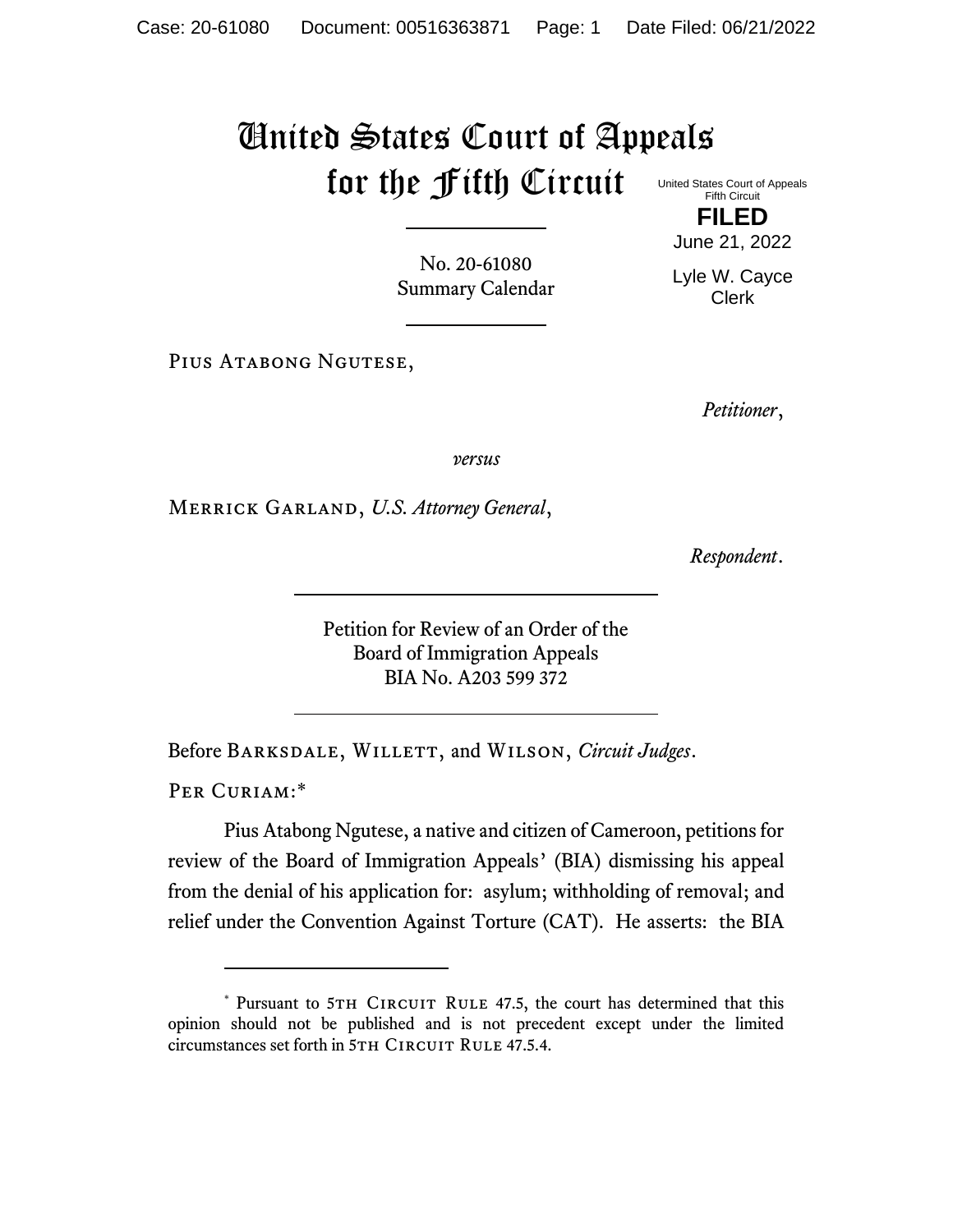## No. 20-61080

erred in affirming the IJ's adverse-credibility determination; and he is entitled to protection under CAT.

In considering the BIA's decision (and the IJ's, to the extent it influenced the BIA), legal conclusions are reviewed *de novo*; factual findings, for substantial evidence. *E.g.*, *Orellano-Monson v. Holder*, 685 F.3d 511, 517– 18 (5th Cir. 2012). Under the substantial-evidence standard, petitioner must demonstrate "the evidence is so compelling that no reasonable factfinder could reach a contrary conclusion". *Chen v. Gonzales*, 470 F.3d 1131, 1134 (5th Cir. 2006).

An adverse-credibility determination is a factual finding. *Singh v. Sessions*, 880 F.3d 220, 225 (5th Cir. 2018). Therefore, "if the IJ's credibility determinations are supported by the record, they will be affirmed". *Wang v. Holder*, 569 F.3d 531, 537 (5th Cir. 2009). In making an adverse-credibility determination, "[the] IJ may rely on *any* inconsistency or omission . . . as long as the totality of the circumstances establishes that an asylum applicant is not credible". *Id.* at 538 (citation omitted) (emphasis in original).

Despite Ngutese's assertions to the contrary, the adverse-credibility determination was "supported by specific and cogent reasons" based on the evidence presented and was, under the totality of the circumstances, substantially reasonable. *See Singh*, 880 F.3d 225–26. Because the adverse credibility determination was supported by "specific and cogent reasons", the record does not compel a finding that he was credible or that no reasonable factfinder could have made an adverse-credibility finding. *Zhang v. Gonzales*, 432 F.3d 339, 344 (5th Cir. 2005). Accordingly, the lack of credible evidence precluded Ngutese from meeting his burden of proof for asylum and withholding of removal.

To obtain CAT relief, applicant must show, *inter alia*, "it is more likely than not" he will be tortured in his home country "at the instigation